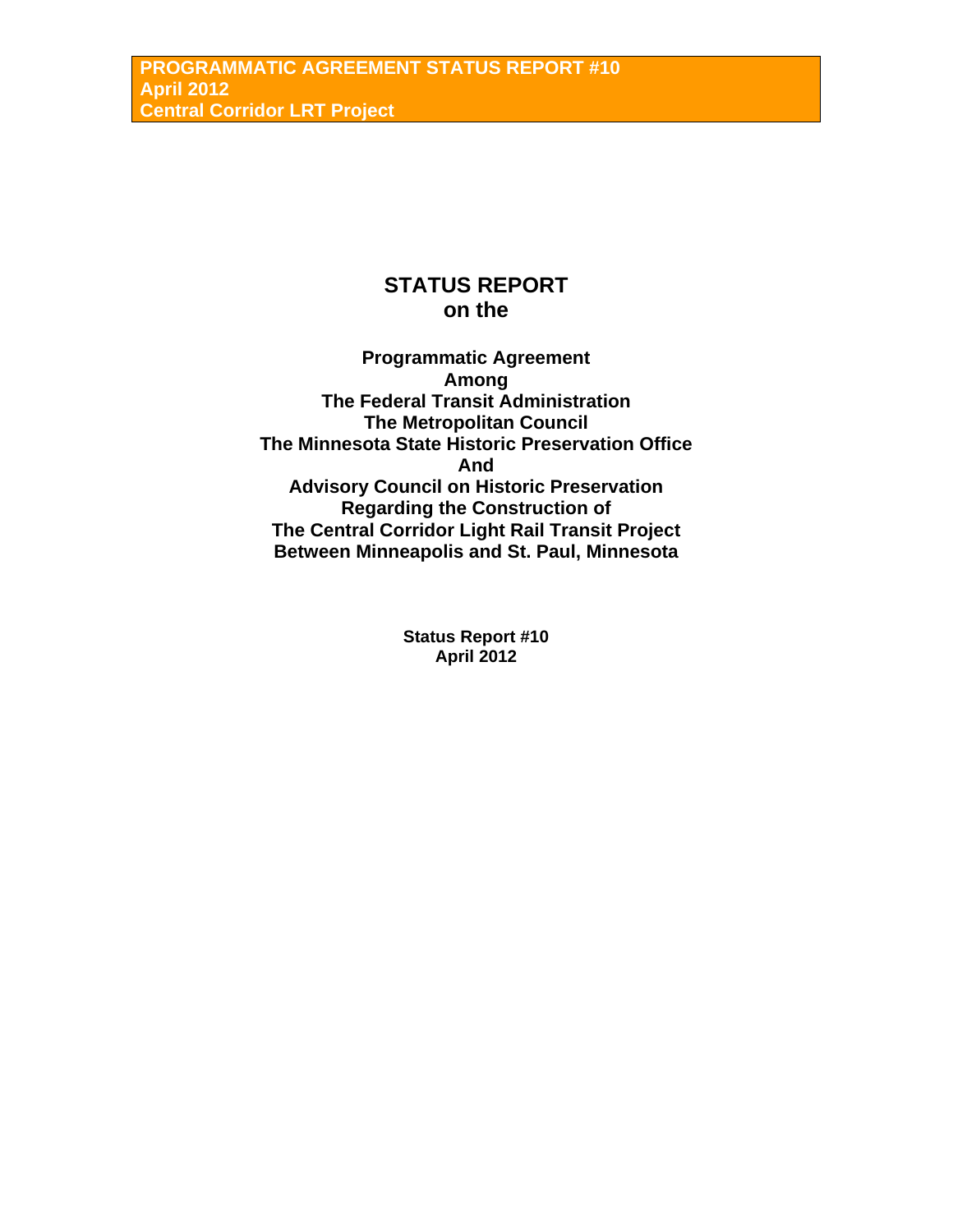### **INTRODUCTION**

The Central Corridor Light Rail Transit (LRT) project is an approximately 11-mile LRT line that will serve the Minneapolis and St. Paul downtown areas, as well as the University of Minnesota (U of M) and the State Capitol complex. In downtown Minneapolis, it will integrate with the Hiawatha LRT line. There will be 23 stations along the line, including five shared with the existing Hiawatha LRT and an operations and maintenance facility will be constructed as part of the project in downtown St. Paul.

This Status Report covers the period from January 1, 2012 to March 31, 2012.

## **STIPULATION I: PROJECT DESIGN DEVELOPMENT**

The obligations of Stipulation I of the CCLRT Programmatic Agreement are complete with submittal of the final set of design plans for the Operations and Maintenance Facility (as reported in Status Report #5).

## **STIPULATION II: DESIGN OF FUTURE STATIONS AT HAMLINE, VICTORIA AND WESTERN**

The obligations of Stipulation II of the CCLRT Programmatic Agreement are complete with submittal of the final design plans for the stations at Hamline Avenue, Victorian Street, and Western Avenue (reported in Status Report #3) and MnSHPO findings that the plans were consistent with the Secretary of Interior Standards (as reported in Status Report #4).

## **STIPULATION III: ARCHAEOLOGY**

There have been no actions pertaining to this stipulation in the reporting period.

## **STIPULATION IV: RESOLUTION OF ADVERSE EFFECTS**

As of the date of the completion of this Status Report, MnSHPO has made adverse effects findings for four historic properties and/or districts – the St. Paul Urban Renewal Historic District, the State Capitol Mall Historic District, the St. Paul Union Depot, and the Lowertown Historic District.

St. Paul Union Depot: As previously reported, a final Mitigation Plan addressing adverse effects of the CCLRT project to the St. Paul Union Depot has been approved by MnSHPO and circulated to parties to the Programmatic Agreement. Implementation of the Mitigation Plan will occur as part of Civil East construction activities and is expected to be completed in 2013.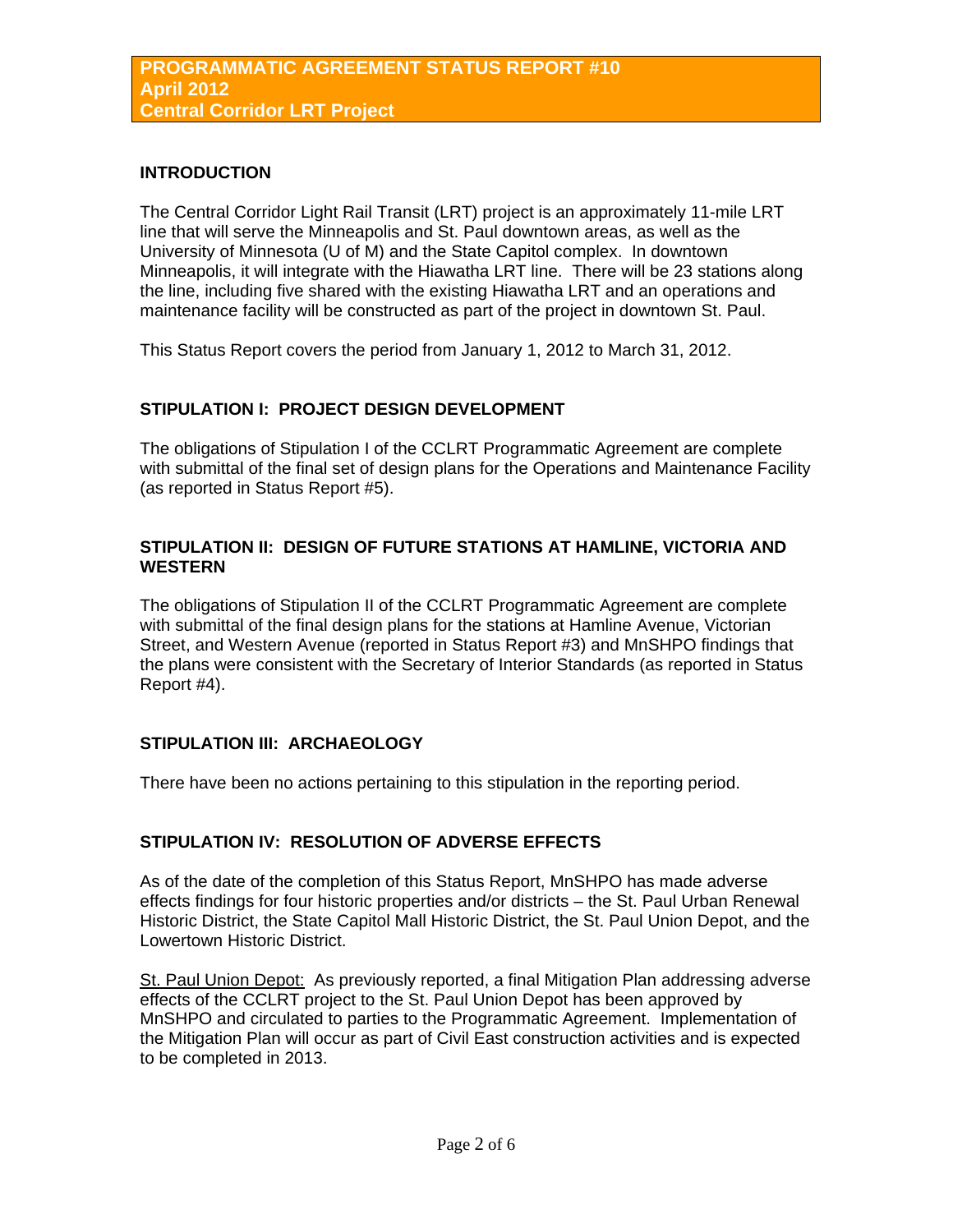## **PROGRAMMATIC AGREEMENT STATUS REPORT #10 April 2012 Central Corridor LRT Project**

State Capitol Mall Historic District: A final mitigation plan was circulated to MnSHPO and all parties on February 25, 2010. Implementation of the mitigation plans is anticipated to be complete in 2011.

St. Paul Urban Renewal Historic District: Mitigation for effects to the St. Paul Urban Renewal Historic District was documented in the Programmatic Agreement and is reported under Stipulation VII.

Lowertown Historic District: A final mitigation plan addressing adverse effects of the CCLRT Operations and Maintenance Facility to the Lowertown Historic District was circulated to parties to the Programmatic Agreement in June. The primary focus of this Plan is development of new Lowertown Historic District Guidelines administered by the St. Paul HPC. In February 2012, Met Council staff received an executed subordinate funding agreement from City staff, and Met Council completed the execution of this document in March 2012. The execution of this SFA permits the City of St. Paul to move forward in the contracting process. Met Council will participate with the City in this process, providing staff support and other assistance, as has been the case with other CCLRT efforts funded under SFAs with the City of St. Paul.

## **STIPULATION V: NOISE AND VIBRATION ASSESSMENT AND MITIGATION**

The obligations of Stipulation V of the CCLRT Programmatic Agreement are complete with submittal of the final copy of the Vibration Noise Management Remediation Plan (VNMRP) as reported in Status Report #4 and completion of consultation with property owners, as reported in Status Report #5.

## **STIPULATION VI: PARKING AND TRAFFIC**

Stipulation VI.A: There have been no actions pertaining to this stipulation in the reporting period.

Stipulation VI.B: There have been no actions pertaining to this stipulation in the reporting period.

Stipulation VI.C: Reporting on the status of the implementation of parking mitigation is now taking place on a monthly basis as required by the FTA's Finding of No Significant Impacts for the Supplemental Environmental Assessment assessing impacts of CCLRT construction on businesses, which was published in March 2011. A copy of the monthly business mitigation status report can be found at [www.centralcorridor.org.](http://www.centralcorridor.org/)

## **STIPULATION VII: RECORDATION OF CEDAR STREET AND REDEVELOPMENT DESIGN GUIDLELINES**

360 Cedar Street Recordation*:* The provisions of this stipulation were completed and documented in a letter dated January 8, 2010 from MnSHPO finding that the documentation fulfills Stipulation VII.A of the Programmatic Agreement.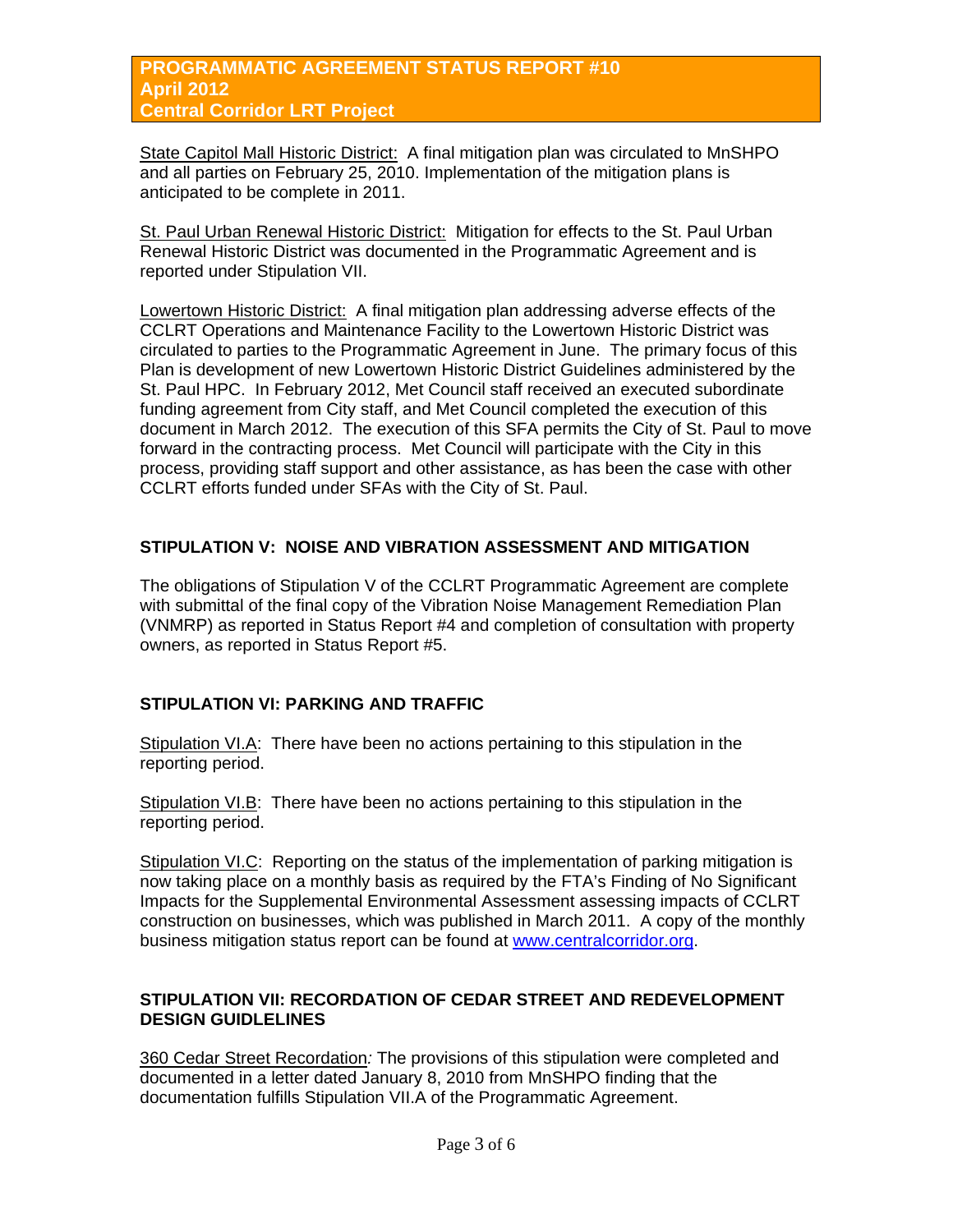Design Guidelines for 4<sup>th</sup>/5<sup>th</sup>/Minnesota/Cedar streets block: There have been no actions pertaining to this stipulation in the reporting period.

### **STIPULATION VIII: NATIONAL REGISTER NOMINATION FORMS**

The Met Council has prepared a refined cost estimate, with input from MnDOT Cultural Resources unit staff, and with input from consultants, that will be used in the procurement process, seeking professional consulting service to complete this stipulation of the Programmatic Agreement. It is anticipated this procurement will be rebid in July 2012.

## **STIPULATION IX: PUBLIC EDUCATION**

Stipulation IX.A: There have been no actions pertaining to this stipulation in the reporting period.

Stipulation IX.B: There have been no actions pertaining to this stipulation in the reporting period.

Stipulation IX.C: The obligations of Stipulation IX.C of the CCLRT Programmatic Agreement are complete with submittal of a final scope of work for public education activities in February 2010.

## **STIPULATION X: PUBLIC INFORMATION AND INVOLVEMENT**

Stipulation X.A: All documents developed as part of implementing the stipulations in the Programmatic Agreement, copies of status reports, and other documentation are being made available at [www.centralcorridor.org](http://www.centralcorridor.org/).

Stipulation X.B: No objections have been noted during this reporting period.

#### **STIPULATION XI: PROTECTION MEASURES**

As reported in Status Report #4, a final copy of the Construction Protection Plan (CPP) was distributed to all parties to the Programmatic Agreement in May 2010. During this reporting period, Civil East (construction of LRT tracks, reconstruction of roadways and sidewalks, LRT station construction, etc. in St. Paul) and Civil West (similar activities as Civil East, but in Minneapolis) contracts were initiated and several meetings were held with both contractors to review the measures contained in the CPP (and contained in contract specifications) (Stipulation XI.B). Vibration monitoring and reporting (on a weekly basis) will take place throughout the duration of vibration-intensive construction activities for these construction contracts.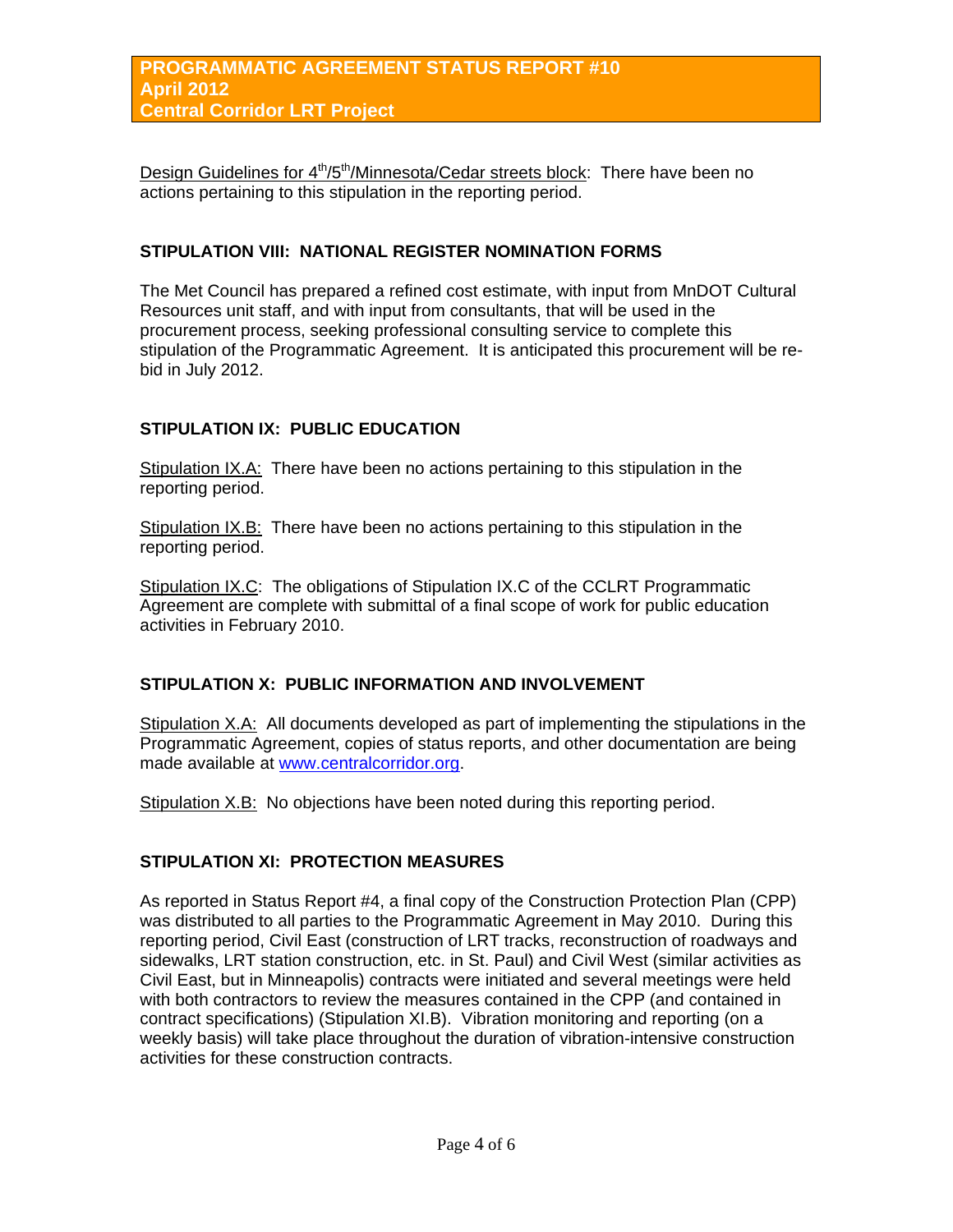### **PROGRAMMATIC AGREEMENT STATUS REPORT #10 April 2012 Central Corridor LRT Project**

In January 2012, the CCLRT Civil East (St. Paul) contractor completed a test of various pieces of construction equipment anticipated for use on Cedar Street near the St. Louis King of France Church, Central Presbyterian Church, and the Exchange Building. These three properties have the most restrictive vibration limits along the CCLRT project alignment. Contract specifications required completion of this equipment test prior to initiation of major construction activities in order to determine whether different means and methods of construction would be required to remain below stipulated vibration limits. The test results indicated that use of pneumatic hammer would not be permitted within 50 feet of the three buildings, but that other planned construction equipment should be able to be used while staying below stipulated vibration limits.

## **STIPULATION XII: PROJECT MODIFICATIONS**

There have been no actions pertaining to this stipulation in the reporting period.

#### . **STIPULATION XIII: PROJECT DISCOVERY**

There have been no actions pertaining to this stipulation in the reporting period.

## **STIPULATION XIV: QUARTERLY REPORT ON AGREEMENT IMPLEMENTATION**

This is the tenth quarterly report prepared on the status of implementation of Central Corridor LRT Programmatic Agreement stipulations.

## **STIPULATION XV: STANDARDS**

All work carried out pursuant to the Programmatic Agreement has been carried out consistent with the requirements noted in this stipulation.

## **STIPULATION XVI: DISPUTE RESOLUTION**

There have been no disputes requiring resolution in the reporting period.

## **STIPULATION XVII: AMENDMENTS**

There have been no requests, nor any preparation of, amendments to the Programmatic Agreement during the reporting period.

## **STIPULATION XVIII: TERMINATION OF AGREEMENT**

There have been no requests by any party to terminate the Programmatic Agreement during the reporting period.